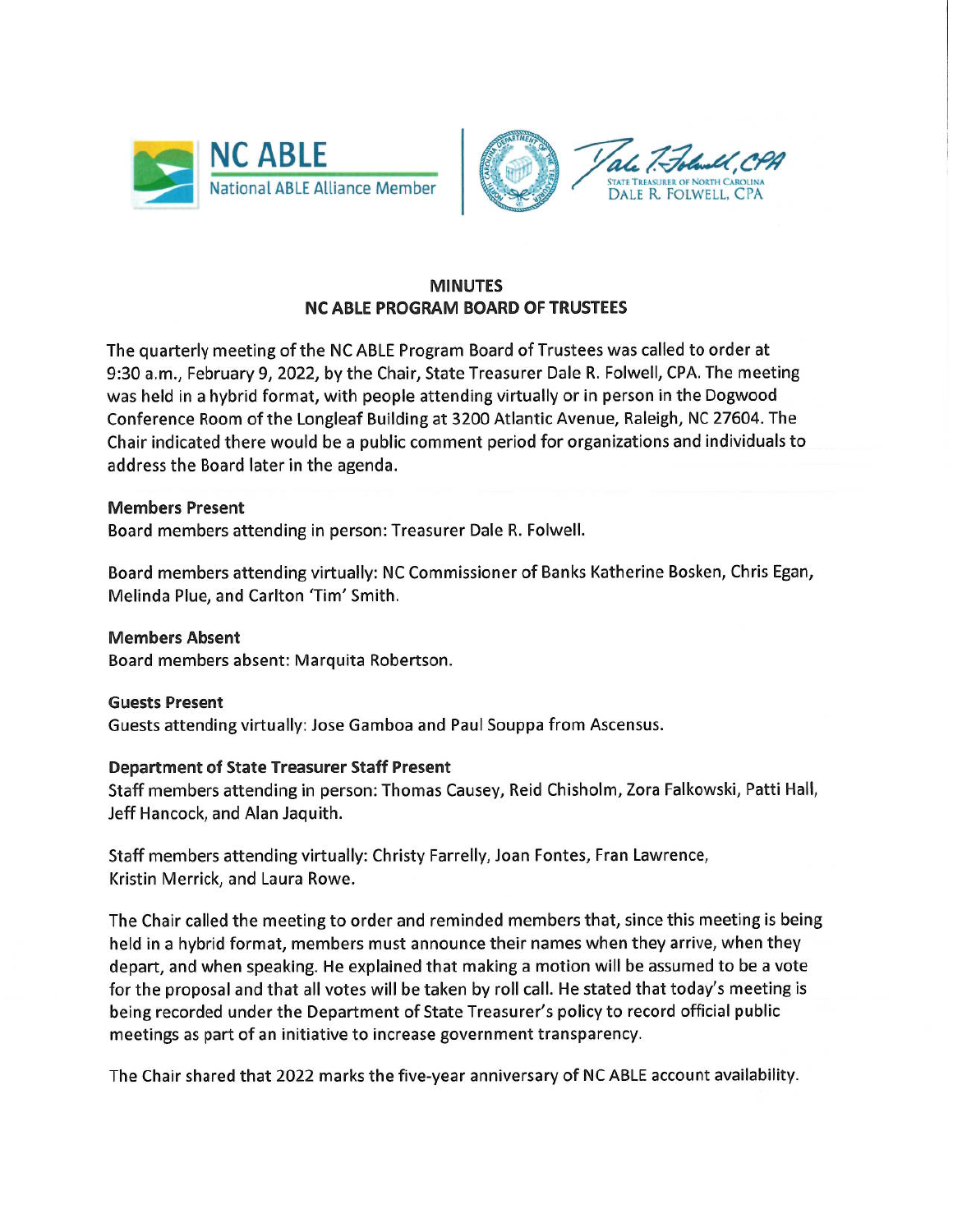# Ethics Awareness and Identification of Conflicts or Potential Conflicts of Interest

The Chair asked, pursuant to the ethics rules, about board member conflicts of interest. No conflicts of interest were identified.

The Chair informed the members that the Evaluation of Statement of Economic Interest (SEI) for Carlton "Tim" Smith was available in the appendix. He said that SEI evaluations are a part of the meeting minutes.

## **Approval of Minutes**

The Chair entertained a motion to approve the minutes of the November 10, 2021, NC ABLE Program Board of Trustees meeting. Commissioner Bosken so moved, and Ms. Plue seconded. The motion passed by a unanimous roll call vote of 5-0.

## National ABLE Alliance Program Manager Contract Update

The Chair recognized Mr. Jeff Hancock to provide an update on the National ABLE Alliance's program manager contract. Mr. Hancock said that Illinois, the lead state in the National ABLE Alliance, has not yet finalized contract terms with Ascensus. Illinois has extended the current contract with Ascensus through March 31, 2022 to allow additional time for negotiations. This contract extension also applies to North Carolina's implementation agreement.

To avoid a special board meeting, Mr. Hancock proposed that the Board approve a new program management implementation agreement, subject to: (1) the execution of a signed master agreement between the Illinois ABLE Program and Ascensus for National ABLE Alliance services; and (2) the Department successfully negotiating an implementation agreement with Ascensus.

Mr. Chisholm confirmed that a motion of this type would be satisfactory from a legal perspective. The Chair stated that he has complete confidence in Mr. Causey, Mr. Chisholm, and Mr. Hancock to negotiate with Ascensus.

The Chair entertained a motion to approve a new program management implementation agreement with Ascensus, subject to these two conditions. Mr. Egan so moved, and Ms. Plue. seconded. The motion passed by a unanimous roll call vote of 5-0.

## **Budget Proposal for 2021-2022**

The Chair recognized Mr. Jeff Hancock to provide an update on the NC ABLE Program budget. Mr. Hancock commented that the North Carolina legislature approved a state budget later last year than is typical. He shared that the General Assembly eliminated the full-time employee position previously included in the NC ABLE Program budget. Mr. Hancock discussed the proposed administrative budget (included in the Board's materials), including revenue and expenditure assumptions.

The Chair entertained a motion to approve the NC ABLE Program budget. Commissioner Bosken so moved, and Mr. Egan seconded. The motion passed by a unanimous roll call vote of 5-0.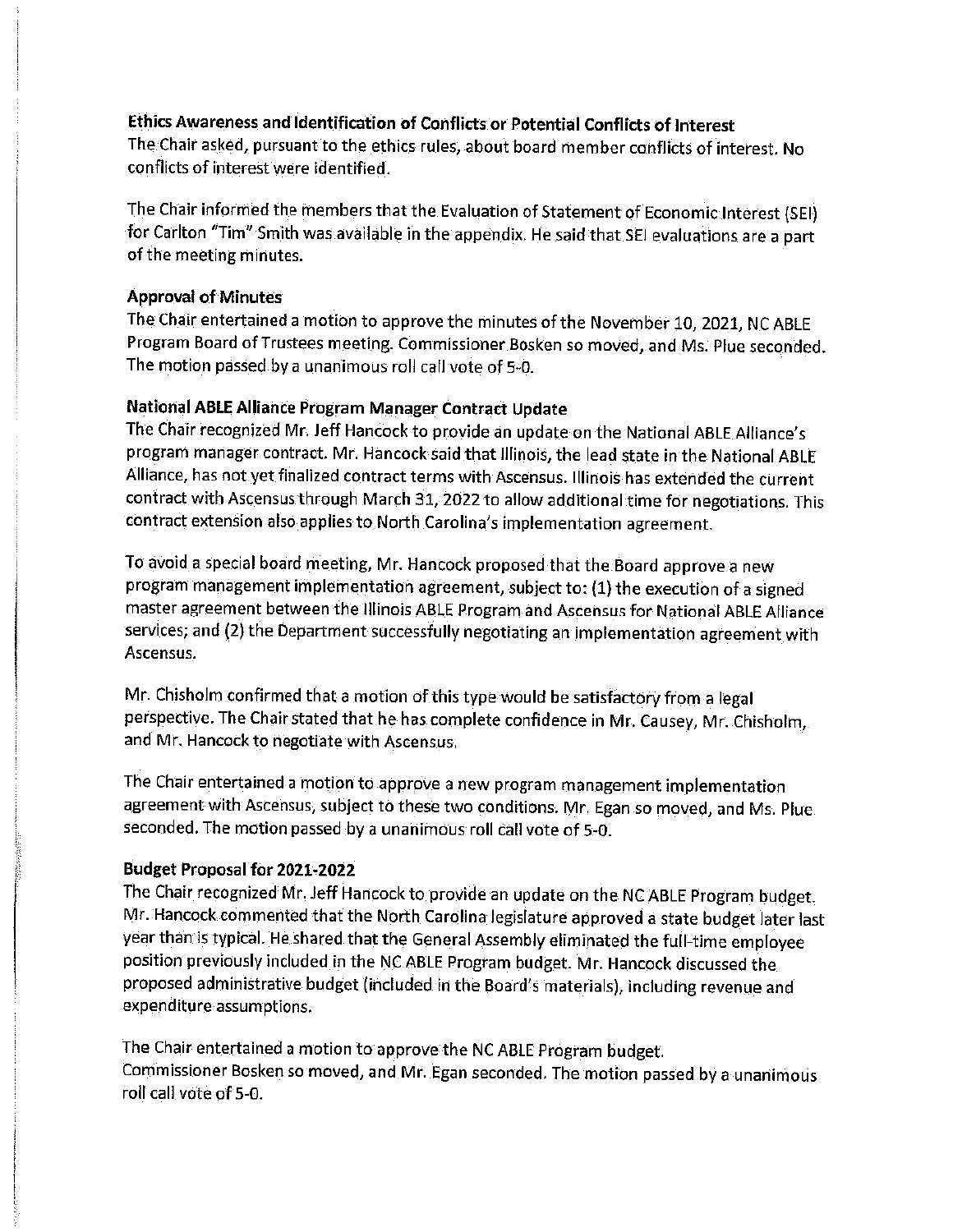The Chair, Treasurer Folwell, stated that he would be handing the gavel to Mr. Thomas Causey and that Mr. Causey would take over as Acting Chair. As the Chair departed, he shared that he was on a call for the NC ABLE Program last night and there was great interest in the Program.

## **Legal Matters**

The Acting Chair recognized Mr. Reid Chisholm to provide a legal update on the NC ABLE Program. Mr. Chisholm presented the Program's annual report to the General Assembly (included in the Board's materials) for the Board's approval. The annual report is required by North Carolina's ABLE statute.

The Acting Chair entertained a motion to approve the report. Commissioner Bosken so moved and Ms. Plue seconded. The motion passed by a unanimous roll call vote of 5-0, with the Acting Chair voting on behalf of the Chair.

Mr. Chisholm then provided an update on the implementation of the Federal ABLE regulations by the National ABLE Alliance and the NC ABLE Program. Mr. Chisholm addressed the expanded types of people who are authorized to open and manage ABLE accounts on behalf of an account owner. He also addressed the certification of authorized individuals and the availability of successor account owners. The NC ABLE Program will implement these items by November. In addition, staff will propose legislation to conform the state ABLE statute to federal law.

### **Communication and Marketing Update**

The Acting Chair recognized Ms. Zora Falkowski to provide an update on communication and marketing efforts for the NC ABLE Program (included the Board's materials). Ms. Falkowski reminded the Board that last quarter she shared some of the great success from National Disability Employment Awareness month. She said that it led to an active fourth quarter, with NC ABLE issuing four press releases. NC ABLE also participated in the NC State Fair's first-ever AccessAbility Day where Treasurer Folwell attended and spoke. She shared that ABLE accounts as a whole are receiving more coverage in national media and we have seen a renewed interest in organizations requesting informational presentations. She said that the presentations have Q&A sessions, which provide great feedback and help identify topics to add to the FAQs on the website. Ms. Falkowski shared that at the close of 2021, NC ABLE released a newsletter and account holder survey, and while responses are still coming in, initial responses have shown trends where we can improve on the Program and increase our communication efforts. She also said NCABLE org is transitioning to a new NC gov platform for increased security and accessibility. She stated that as we celebrate the five-year anniversary of NC ABLE account availability, we will use this big milestone to positively promote and raise. awareness of the Program throughout the year.

In response to questions about fees and withdrawals, Mr. Hancock explained that checking account fees can be waived by maintaining a minimum daily balance or by electing to receive electronic statements. He said that withdrawals can be processed online or via a phone call.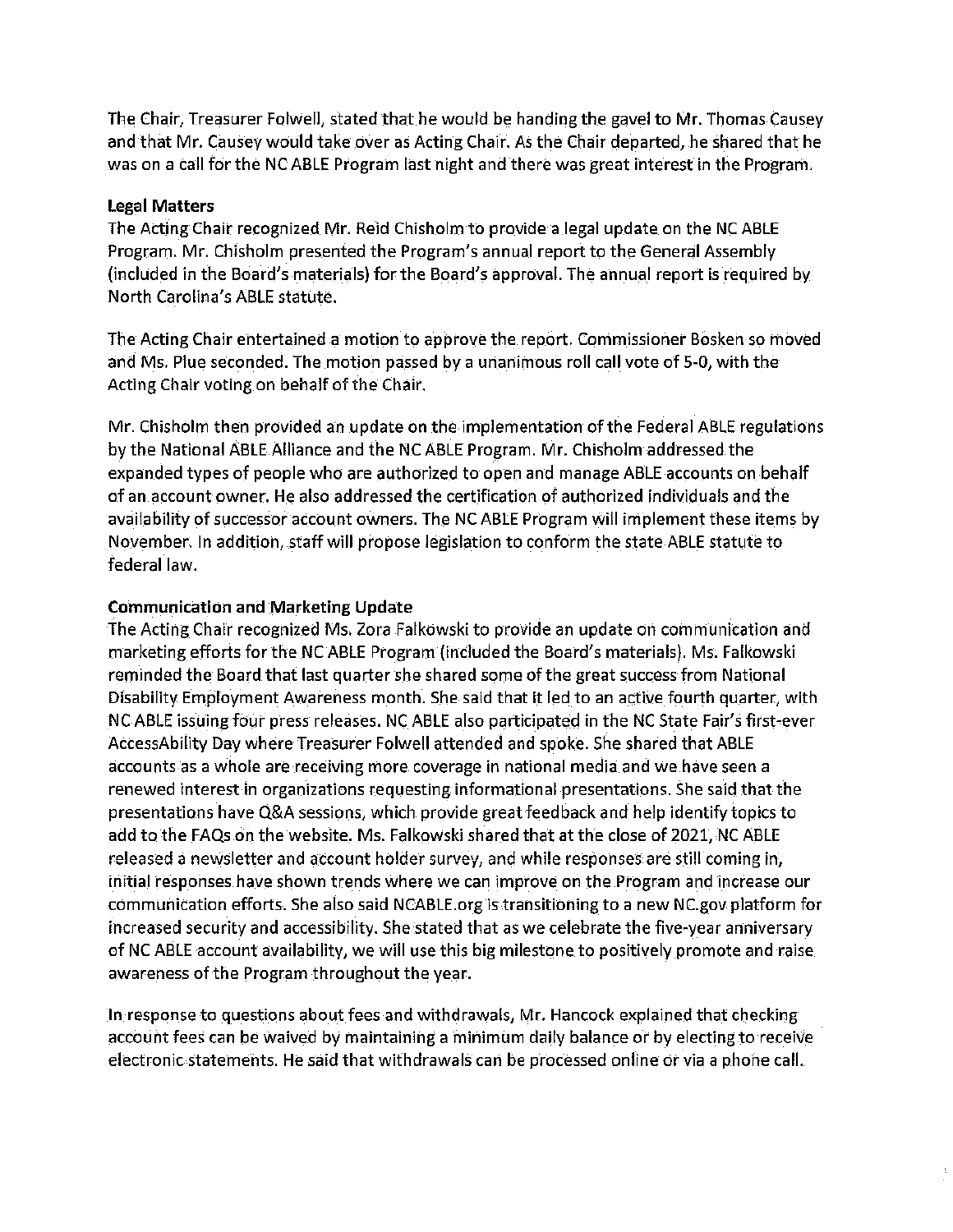#### **Administrative Update**

The Acting Chair recognized Mr. Jose Gamboa from Ascensus, Relationship Manager for the Program, to provide an administrative update (included in the Board's materials). He said that the NC ABLE Program assets topped \$15 million in December and that the management fee dropped from 30 basis points (bps) to 28 bps. Mr. Gamboa said that assets increased 57% over the last year from a combination of contributions and market growth. He commented that a notable increase in assets came in December. He shared that the checking option is the largest, but the more aggressive options also have a strong percentage of the total assets. He said they added a new graphic showing contributions by age group and commented that it is too early to draw any conclusions from this new data. After adding the Michigan ABLE Program to the National Alliance in Q4, the NC ABLE Program now ranks sixth in total assets among the 19 state programs.

Mr. Paul Souppa of Ascensus reported on investments and portfolio performance (included in the Board's materials). He noted that overall, the NC ABLE Program saw tremendous growth in the past 12 months, with approximately 50% of assets in the most-aggressive investment options. In response to a question about fund performance, Mr. Souppa commented that the fund performance is available, but custom benchmark performance numbers are not released to the public.

### **Public Comments**

No public comments were offered.

#### **Board of Trustees Comments**

The Acting Chair apologized to everyone for the technical difficulties during today's meeting. Joining the meeting virtually, Treasurer Folwell thanked the staff for their work and said he was happy to be on the virtual presentation last night.

The Acting Chair announced the next Board meeting will be Wednesday, May 11, 2022, at 9:30 a.m.

#### **Adjournment**

The Acting Chair commented that with no further business before the Board, he would entertain a motion to adjourn. Treasurer Folwell so moved and Mr. Egan seconded. The motion passed by a unanimous roll call vote of 5-0. The meeting adjourned at approximately 10:39 a.m.

Date  $=5/11/22$ Chair Secreta Date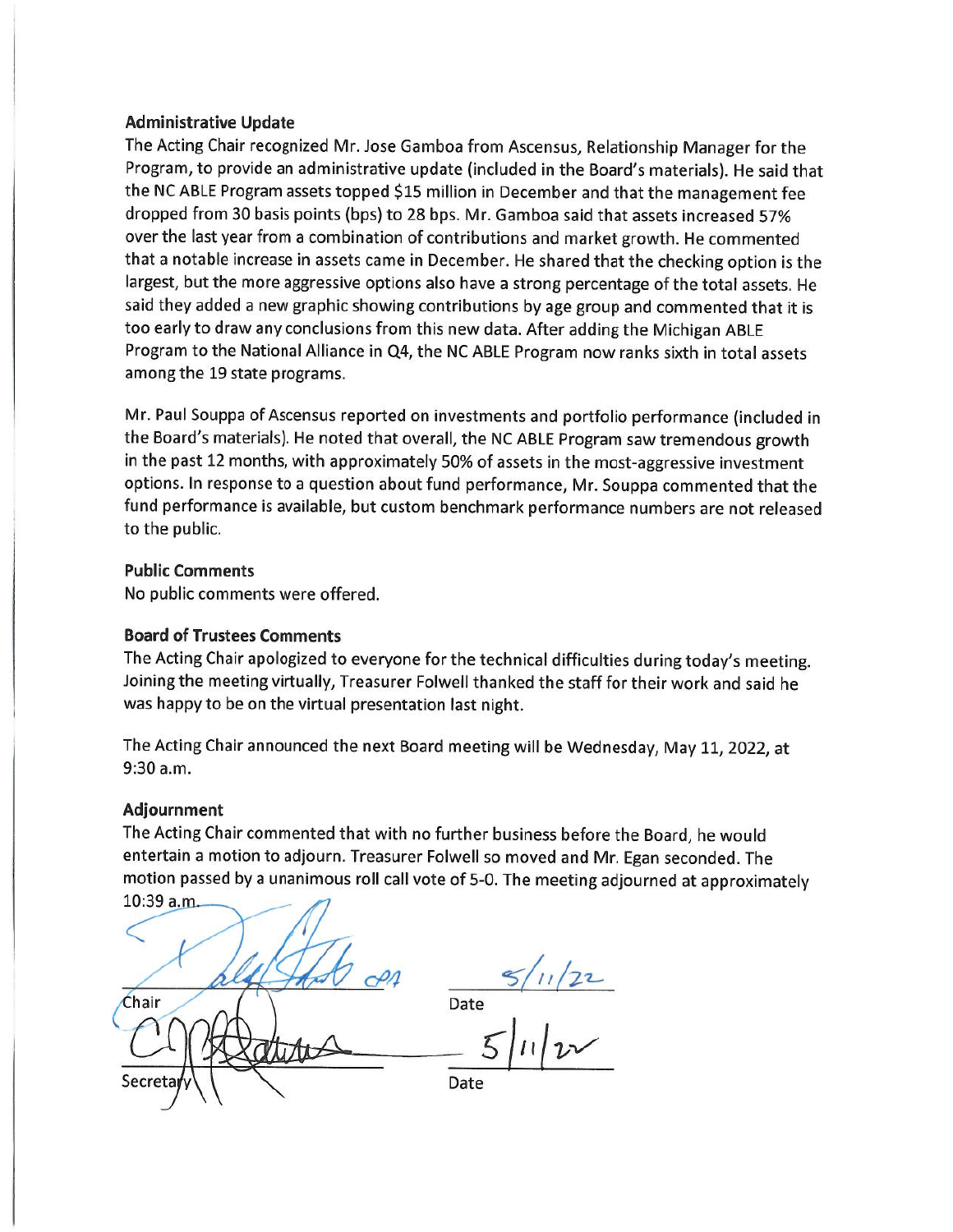

**STATE ETHICS COMMISSION**

**POST OFFICE BOX 27685 RALEIGH, NC 27611 PHONE: 919-814-3600**

### *Via Email*

August 5, 2021

The Honorable Phil Berger President Pro Tempore of the Senate 16 West Jones Street, Room 2008 Raleigh, North Carolina 27601

#### **Re: Evaluation of Statement of Economic Interest Filed by Mr. Carlton Timothy Smith Appointee to the NC (ABLE) Program Board of Trustees**

Dear Senator Berger:

Our office has received **Mr. Carlton Timothy Smith's** 2021 Statement of Economic Interest as an appointee to the **NC (ABLE) Program Board of Trustees (the "Board")**. We have reviewed it for actual and potential conflicts of interest pursuant to Chapter 138A of the North Carolina General Statutes ("N.C.G.S."), also known as the State Government Ethics Act (the "Act").

Compliance with the Act and avoidance of conflicts of interest in the performance of public duties are the responsibilities of every covered person, regardless of this letter's contents. This letter, meanwhile, is not meant to impugn the integrity of the covered person in any way. This letter is required by N.C.G.S. § 138A-28(a) and is designed to educate the covered person as to potential issues that could merit particular attention. Advice on compliance with the Act is available to certain public servants and legislative employees under N.C.G.S. § 138A-13.

### **We did not find an actual conflict of interest but found the potential for a conflict of interest. The potential conflict identified does not prohibit service on this entity.**

The Achieving a Better Life Experience (ABLE) Board of Trustees was established to implement a private savings account program (ABLE accounts) for the purpose of supporting individuals with disabilities. The Board is authorized to contract for investment advice, retain professionals, develop a marketing plan, establish methods for dispersing funds, and set administrative costs for the program, as well as develop and implement investment strategies.

The Act establishes ethical standards for certain public servants and prohibits public servants from: (1) using their positions for their financial benefit or for the benefit of their extended family or business, N.C.G.S. § 138A-31; and (2) participating in official actions from which they or certain associated persons might receive a reasonably foreseeable financial benefit, N.C.G.S. § 138A-36(a). The Act also requires public servants to take appropriate steps to remove themselves from proceedings in which their impartiality might reasonably be questioned due to a familial, personal, or financial relationship with a participant in those proceedings. N.C.G.S. § 138A-36(c).